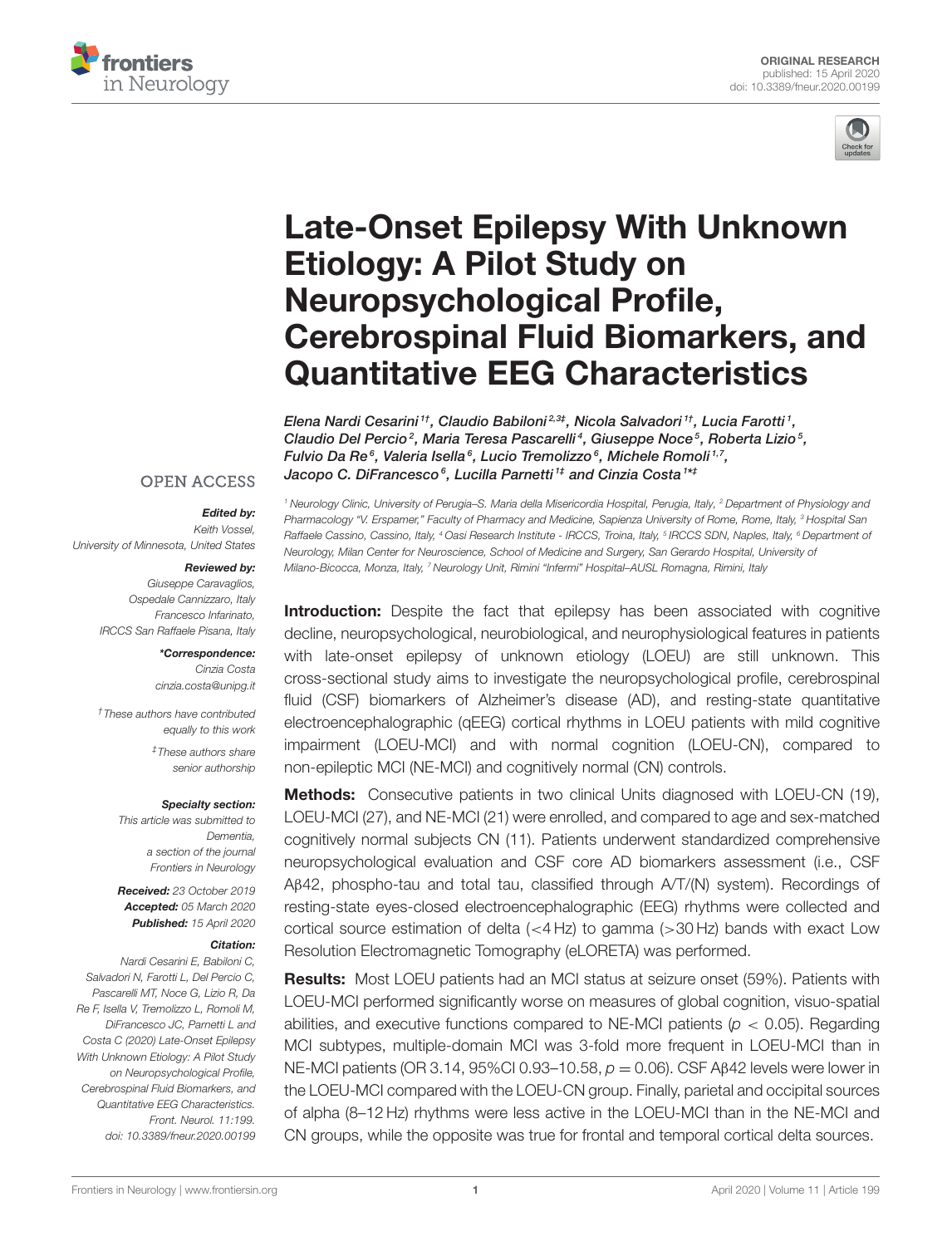**Discussion:** MCI status was relatively frequent in LOEU patients, involved multiple cognitive domains, and might have been driven by amyloidosis according to CSF biomarkers. LOEU-MCI status was associated with abnormalities in cortical sources of EEG rhythms related to quiet vigilance. Future longitudinal studies should cross-validate our findings and test the predictive value of CSF and EEG variables.

Keywords: late onset epilepsy of unknown etiology, mild cognitive impairment, neuropsychology, CSF biomarkers, quantitative EEG

# INTRODUCTION

Epilepsy affects 65 million people worldwide [\(1\)](#page-9-0), with increasing prevalence after age 55 [\(2,](#page-9-1) [3\)](#page-9-2). The population of older adults with epilepsy consists of two main groups: those who have had epilepsy for many years and those who develop epilepsy de novo in later life [\(4\)](#page-9-3), also known as late-onset epilepsy (LOE).

Several causes may underlie LOE, the most common being cerebrovascular disease (up to 50% of cases), head injury (20% of cases), and brain tumors [\(5\)](#page-9-4). However, patients with Alzheimer's disease (AD) are up to 10 times more likely to develop LOE than those without AD [\(4\)](#page-9-3). Furthermore, dementia due to AD and other etiologies are estimated to account for 10–20% of LOE [\(5\)](#page-9-4). However, despite the bulk of the literature focused on dementia as startling cause of epilepsy in elderly [\(6](#page-9-5)[–9\)](#page-9-6) as well as on cognitive performance in young onset epilepsy [\(10–](#page-9-7)[13\)](#page-9-8), little is known on cognition among people with LOE [\(4\)](#page-9-3). Indeed, only isolated reports are available, yet they do not providing the prevalence and characterization of cognitive impairment in people who have received a LOE diagnosis [\(4,](#page-9-3) [14–](#page-9-9)[16\)](#page-9-10). Such issues, though under-investigated, might offer critical insights to define the processes shared by epileptogenesis and neurodegeneration. An intertwining that becomes critical for patients with late onset epilepsy of unknown etiology (LOEU), that make up 20% of LOE, and among which extensive investigations yield no vascular, structural, or systemic etiology [\(15,](#page-9-11) [17\)](#page-9-12).

Despite the fact that the role of beta-amyloid (β-amyloid) has recently been postulated [\(14,](#page-9-9) [15,](#page-9-11) [17\)](#page-9-12), we are still far from grasping the whole clinical, cognitive, neurobiological, and neurophysiological profile in patients with LOEU.

The present cross-sectional study aimed to investigate the neuropsychological profile, CSF biomarkers of Aβ42, total tau [t-tau] and phosphorylated tau [p-tau], and resting-state quantitative EEG (qEEG) cortical rhythms in LOEU patients, comparing them to non-epileptic controls, including MCI (NE-MCI) and cognitively normal (CN) subjects.

# MATERIALS AND METHODS

### **Cohorts**

A consecutive series of patients aged >55 years diagnosed with LOE at the Neurology of the University of Perugia and at the San Gerardo Hospital of Monza (Italy) between 2018 and 2019 was included. The protocol was approved by the Ethical Board (WP5 P001; N 2049/12) and informed consent was obtained for the study procedure [\(15,](#page-9-11) [17\)](#page-9-12). Epilepsy diagnosis, seizure type, and EEG patterns were characterized according to the International League Against Epilepsy (ILAE) Classification criteria [\(18\)](#page-9-13). At baseline, patients underwent medical history examination, clinical examination by experienced neurologists, blood chemistry testing, EEG and brain MRI, and extensive standardized neuropsychological assessment, according to a previously defined protocol, through which alternative causes of epilepsy were ruled out, leading to the diagnosis of LOEU [\(15\)](#page-9-11). Inclusion criteria were: (i) LOEU diagnosis, (ii) no previous or current medical history of other significant neurological or psychiatric disorders, (iii) no previous or current use of acetylcholinesterase inhibitors or antipsychotic drugs/lithium, (iv) non-demented status [Clinical Dementia Rating (CDR) scale < 1]. According to cognitive testing (see below), LOEU patients were further grouped into LOEU with MCI (LOEU-MCI) and LOEU with normal cognition (LOEU-CN). After obtaining written consent, patients underwent a lumbar puncture (LP) for CSF core AD biomarkers analysis (Aβ42, t-tau and p-tau).

Age and sex-matched non-epileptic MCI (NE-MCI) patients followed the same extensive work-up designed for LOEU patients, allowing for a direct comparison of neuropsychological testing scores, CSF biomarkers, and EEG findings.

Finally, a control group of age- and sex-matched non-epileptic cognitively normal (CN) subjects was drawn from a consecutive series of patients undergoing extensive diagnostics for other neurological conditions. All patients in this group received the abovementioned diagnostics.

The main aims were: (i) defining cognitive status at LOEU diagnosis, (ii) comparing cognitive performance depending on epilepsy status and MCI status, (iii) evaluating differences in CSF biomarkers in LOEU vs. NE-MCI and CN subjects, as well as in LOEU-MCI vs. LOEU-CN, and (iv) identifying rsEEG abnormalities in LOEU.

# Neuropsychological Evaluation

A neuropsychological evaluation assessing global cognition, memory, attention/executive functions, language, and visuospatial skills was performed within a month of LOEU diagnosis. Specifically, global cognition was assessed using the Mini-Mental State Examination (MMSE) [\(19\)](#page-9-14). For the assessment of the memory domain, we administered the Rey Auditory Verbal Learning Test (RAVLT) [\(20\)](#page-9-15). The tests assessing attention and executive functions included the Trail Making Test (TMT) part A and B [\(21\)](#page-10-0) and the Frontal Assessment Battery (FAB) [\(22\)](#page-10-1). The tests assessing language included the 1-min verbal fluency both for letters (FAS) [\(20\)](#page-9-15) and semantic categories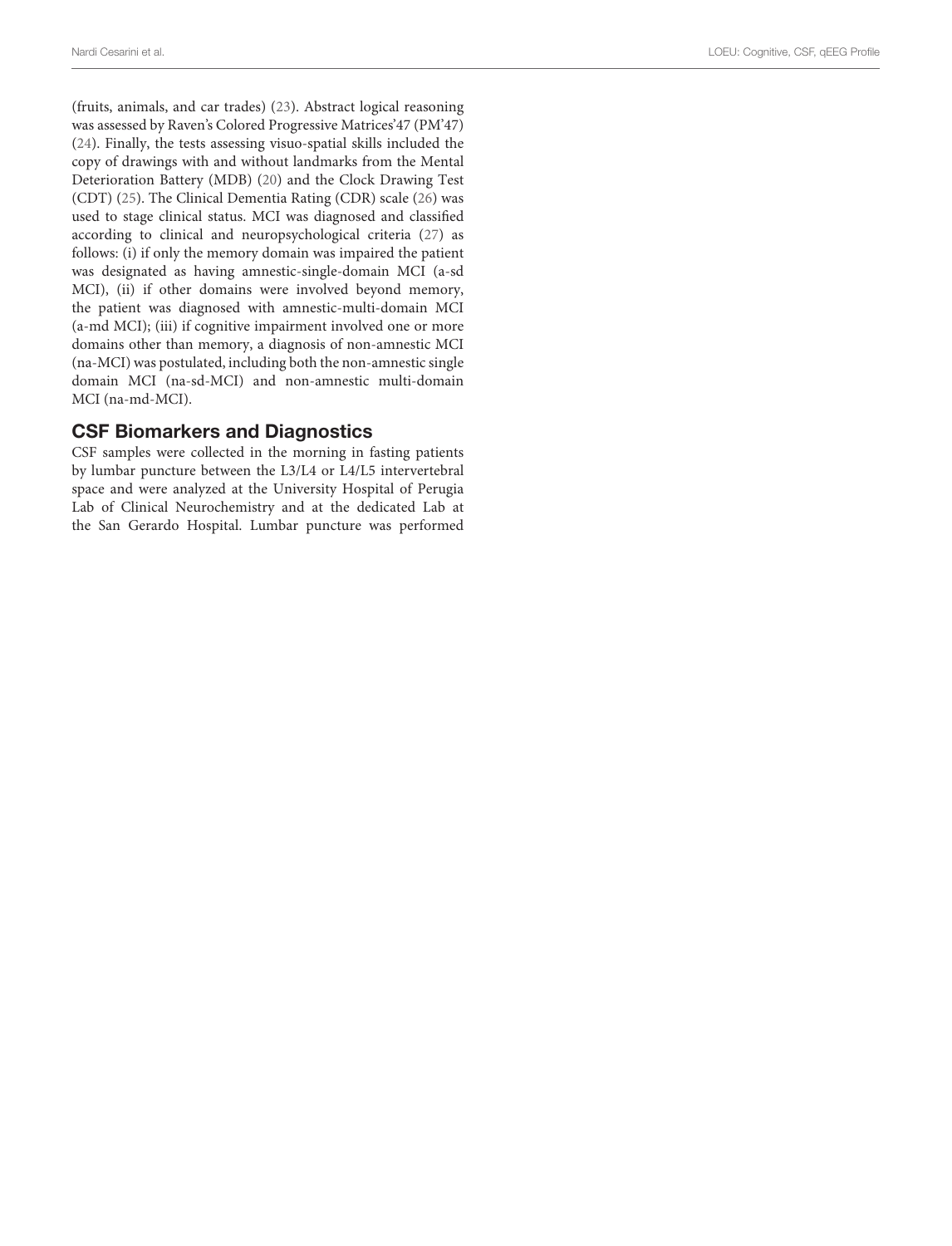#### <span id="page-3-0"></span>TABLE 1 | Characteristics of cohorts.

|                                  |                         | Group             |                   |                    | Overall           |
|----------------------------------|-------------------------|-------------------|-------------------|--------------------|-------------------|
|                                  |                         | <b>LOEU</b>       | <b>NE-MCI</b>     | <b>CN</b>          |                   |
| n                                |                         | 46                | 21                | 11                 | 78                |
| Gender (female), n (%)           |                         | 20 (43.5%)        | 12 (57.1%)        | 4 (36.4%)          | 36 (46.2%)        |
| Age, mean $\pm$ SD               |                         | $67.5 \pm 6.8$    | $68.4 \pm 7.4$    | $65.7 \pm 7.7$     | $67.7 \pm 7$      |
| Education, mean $\pm$ SD (years) |                         | $9.5 \pm 4.4$     | $10.3 \pm 4.4$    | $9.8 \pm 4.0$      | $9.7 \pm 4.3$     |
| CSF biomarkers.<br>mean $\pm$ SD |                         |                   |                   |                    |                   |
|                                  | $AB42$ (pg/mL)          | $1028 \pm 495.2$  | $820 \pm 316.6$   | $1022.4 \pm 196.3$ | $956.6 \pm 406.8$ |
|                                  | t-tau (pg/mL)           | $326.4 \pm 181.2$ | $440.1 \pm 238.7$ | $298.5 \pm 135$    | $360 \pm 201.8$   |
|                                  | p-tau (pg/mL)           | $53.4 \pm 26.1$   | $70.4 \pm 31.8$   | $49.7 \pm 20.1$    | $58.5 \pm 28.2$   |
|                                  | $A\beta42$ /p-tau ratio | $24.3 \pm 14.7$   | $14.4 \pm 8.8^a$  | $24.9 \pm 13.1$    | $21.1 \pm 13.4$   |

*LOEU, late onset epilepsy of unknown etiology; CN, cognitive normal; NE-MCI, non epileptic-mild cognitive impairment; SD, standard deviation; CSF, cerebrospinal fluid.*

*a: p* < *0.05 comparing with LOEU.*

*One-way ANOVA, Tukey's post-hoc test, Bonferroni correction applied.*

### Statistical Analysis

Statistical analysis was performed using SPSS v.25. Besides the first comparative study with multimodal testing, no previous study was available for accurate power calculation. From our preliminary data [\(15\)](#page-9-11), we assumed that a sample size of 44 patients with LOEU and 20 non-epileptic patients would be needed to detect a 30% significant ( $p < 0.05$ ) difference in amyloid pathology on CSF (power 80%). Continuous variables were described by means and standard deviations, while categorical ones were summarized with counts and percentages. Differences in continuous variables were tested with Student's t-test or Mann–Whitney U-test wherever appropriate, while differences of categorical variables were tested with the chisquare test or Fisher's exact test when appropriate ( $p < 0.05$ ). For multiple comparisons of neuropsychological test scores among groups, Bonferroni correction was applied ( $p < 0.05$ ). Cohen's d was calculated to estimate effect magnitude for neuropsychological tests reaching statistical difference between groups and reported in tables as low  $( $0.25$ ), mild  $(0.25–0.25)$$ 0.74), moderate (0.75–0.99) and high  $(\geq 1)$ . A comparison of continuous EEG variables in the LEOU-MCI group compared with the CN and NE-MCI groups was performed with the analysis of variance (ANOVA) and post-hoc Tukey's test ( $p < 0.05$ ).

### RESULTS

#### **Demographics**

Overall, 78 subjects (46 LOEU, 21 NE-MCI, and 11 CN) were enrolled. Age, gender distribution, and education did not differ across groups (**[Table 1](#page-3-0)**). In the LOEU group ( $n = 46, 43.5\%$ ) female), seizure semiology was mostly focal ( $n = 40, 87\%$ ), and patients mostly received monotherapy (87%), with levetiracetam being the most commonly prescribed antiseizure medication (n  $= 27, 34.6\%$ ).

In the LOEU group, 19 patients were classified as LOEU-CN and 27 patients as LOEU-MCI (**[Table 2](#page-4-0)**). Prevalence of MCI patients in the LOEU group was 58.7%. LOEU-MCI patients were older at seizure onset (69.2 vs. 65.1 years) and had lower education (8.3 vs. 11.1) compared to LOEU-CN patients ( $p <$ 0.05). EEG, clinical history and seizure semiology were similar across groups. No differences in the standard assessment of EEG findings, including epileptic abnormalities and focal slowing, were reported.

Comparing patients in the LOEU-CN  $(n = 19)$  and CN  $(n = 11)$  groups, no differences in age, gender, education, CSF biomarkers, and neuropsychological assessment were found (**[Table 3](#page-5-0)**). As expected, EEG abnormalities were exclusively found in LOEU patients  $(26.3\%, p < 0.05)$ .

Among people diagnosed with MCI, 27 were in the LOEU group (LOEU-MCI) and 21 in the NE-MCI group (**[Table 4](#page-5-1)**). No significant differences in age, sex, and education were found between the two groups. Of note, epileptic abnormalities (sharp waves, spikes, or both,  $n = 15$ ), and focal slowing (mainly frontal or temporal delta,  $n = 8$ ) with standard visual assessment of EEG activity were exclusively found in the LOEU-MCI group  $(40.7\%, p < 0.05)$ .

# Neuropsychological Findings

As expected, no differences were found between the LOEU-CN and CN groups on all neuropsychological scores. Furthermore, those scores were significantly worse in the LOEU-MCI than the LOEU-CN group in all domains explored (**[Table 2](#page-4-0)**). Of note, the patients in the LOEU-MCI group performed significantly worse on MMSE, CDT, FAS and PM'47 compared with those in the NE-MCI group (p < 0.05, **[Table 4](#page-5-1)**).

Patients in the LOEU-MCI group exhibited a different distribution of MCI subtypes compared with those in the NE-MCI group (**[Figure 1](#page-6-0)**). Specifically, people with LOEU-MCI were 3-fold more likely to suffer from multi-domain cognitive impairment compared with NE-MCI (OR 3.14, 95%CI 0.93–10.58,  $p = 0.06$ ). On the contrary, single-domain MCI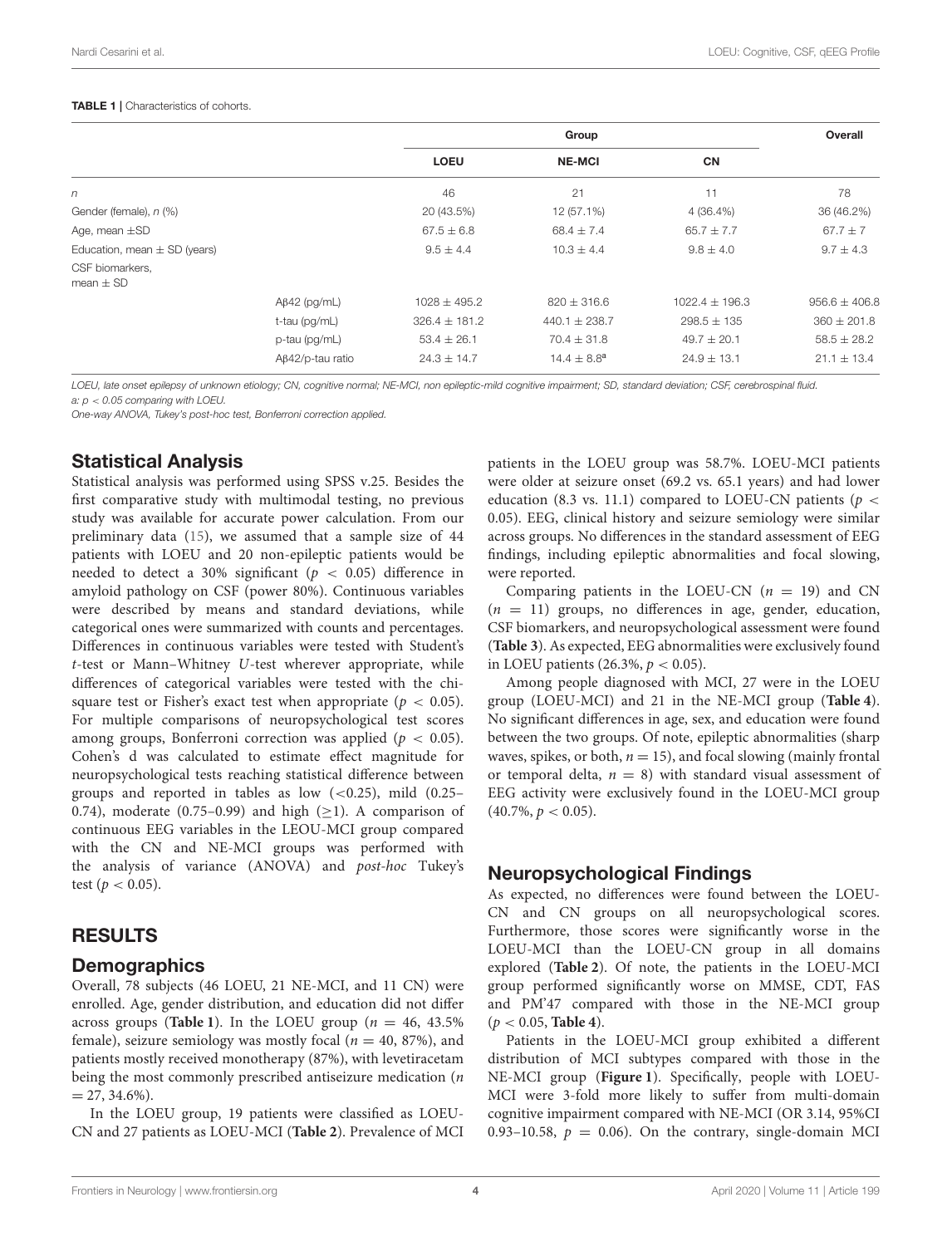#### <span id="page-4-0"></span>TABLE 2 | Late onset epilepsy of unknown etiology cohort characteristics.

|                                                        |                         | <b>LOEU</b> patients |                               |                   |  |
|--------------------------------------------------------|-------------------------|----------------------|-------------------------------|-------------------|--|
|                                                        |                         | <b>LOEU-CN</b>       | <b>LOEU-MCI</b>               | Overall           |  |
| n                                                      |                         | 19                   | 27                            | 46                |  |
| Age at seizure onset, mean $\pm$ SD (years)            |                         | $65.1 \pm 6.8$       | $69.2 \pm 6.4*$               | $67.5 \pm 6.8$    |  |
| Gender (female), n (%)                                 |                         | 7 (36.8%)            | 13 (48.1%)                    | 20 (43.5%)        |  |
| Education, mean $\pm$ SD (years)                       |                         | $11.1 \pm 4$         | $8.3 \pm 4.4*$                | $9.5 \pm 4.4$     |  |
| Seizure semiology                                      | Focal                   | 18 (94.7%)           | 22 (81.5%)                    | 40 (87%)          |  |
|                                                        | Generalized             | $1(5.3\%)$           | 5(18.5%)                      | 6 (13%)           |  |
| EEG                                                    |                         |                      |                               |                   |  |
|                                                        | Epileptic abnormalities | 5(26.3%)             | 11 (40.7%)                    | 16 (34.8%)        |  |
|                                                        | Slowing                 | 4 (21.1%)            | 4 (14.8%)                     | 8 (17.4%)         |  |
| CSF biomarkers,<br>mean $\pm$ SD                       |                         |                      |                               |                   |  |
|                                                        | $A\beta$ 42 (pg/mL)     | $1387.8 \pm 671.6$   | 897.2 ± 347.9*                | $1028 \pm 495.2$  |  |
|                                                        | t-tau (pg/mL)           | $247.4 \pm 92.1$     | $355.1 \pm 198.2$             | $326.4 \pm 181.2$ |  |
|                                                        | p-tau (pg/mL)           | $43.1 \pm 11.3$      | $57.1 \pm 29.1$               | $53.4 \pm 26.1$   |  |
|                                                        | $A\beta42$ /p-tau ratio | $31 \pm 8.7$         | $21.9 \pm 15.8$               | $24.3 \pm 14.7$   |  |
| Neuropsychological assessment scores,<br>mean $\pm$ SD |                         |                      |                               |                   |  |
|                                                        | <b>MMSE</b>             | $28.3 \pm 1.5$       | $25.6 \pm 2.2$ *#             | $26.7 \pm 2.3$    |  |
|                                                        | CDT                     | $1.2 \pm 1.6$        | $4.6 \pm 3.1**$               | $2.8 \pm 3$       |  |
|                                                        | <b>DIGIT F</b>          | $6.3 \pm 1.3$        | $5.1 \pm 1.1^{* \#}$          | $5.6 \pm 1.3$     |  |
|                                                        | <b>DIGIT B</b>          | $4.6 \pm 0.9$        | $2.8 \pm 1.5^{* \#}$          | $3.6 \pm 1.5$     |  |
|                                                        | RAVLT imm               | $39.7 \pm 8$         | $28.8 \pm 7.2$ *#             | $33.4 \pm 9.2$    |  |
|                                                        | RAVLT del               | $7.9 \pm 2.6$        | $4 \pm 3.3$ <sup>*#</sup>     | $5.6 \pm 3.5$     |  |
|                                                        | <b>RAVLT TR</b>         | $13.4 \pm 1.5$       | $11.9 \pm 2.7***$             | $12.5 \pm 2.4$    |  |
|                                                        | <b>RAVLT FP</b>         | $1.4 \pm 2.1$        | $4.7 \pm 4.2**$               | $3.4 \pm 3.9$     |  |
|                                                        | TMT A                   | $38.4 \pm 11.5$      | $83.8 \pm 45^{* \#}$          | $61.1 \pm 39.7$   |  |
|                                                        | TMT B                   | $123 \pm 46.4$       | $218.8 \pm 77.7**$            | $165.9 \pm 78$    |  |
|                                                        | TMT B-A                 | $90.9 \pm 32.4$      | $115.3 \pm 53.5$              | $100.3 \pm 42.5$  |  |
|                                                        | FAB                     | $16.6 \pm 1.4$       | $13.3 \pm 2.3$ <sup>*#</sup>  | $15 \pm 2.5$      |  |
|                                                        | <b>FAS</b>              | $35.6 \pm 9.4$       | $19.8 \pm 7**$                | $26.4 \pm 11.2$   |  |
|                                                        | <b>CF</b>               | $36.1 \pm 7.6$       | $28.3 \pm 7.8^{* \#}$         | $32.2 \pm 8.6$    |  |
|                                                        | PM'47                   | $29.8 \pm 3.6$       | $23.5 \pm 4.6^{* \#}$         | $26.1 \pm 5.2$    |  |
|                                                        | CD                      | $9.8 \pm 1.7$        | $8.1 \pm 2^{*#}$              | $8.8 \pm 2.1$     |  |
|                                                        | CD <sub>L</sub>         | $67.8 \pm 3.8$       | $58.2 \pm 12.8$ <sup>*#</sup> | $61.8 \pm 11.3$   |  |

*LOEU, late onset epilepsy of unknown etiology; CN, cognitively normal; MCI, mild cognitive impairment; SD, standard deviation; EEG, electroencephalogram; CSF, cerebrospinal fluid; MMSE, Mini Mental State Examination; CDT, Clock Drawing Test; Digit F, Digit Span Forward; Digit B, Digit Span Backward; RAVLT, Rey Auditory Verbal Learning Test (Imm, Immediate Recall; Del, Delayed Recall; TR, True Recognition; FP, False Positives). TMT, Trail Making Test; FAB, Frontal Assessment Battery; FAS, Phonemic/Letter Fluency (FAS); CF, Category Fluency; PM'47, Raven Colored Progressive Matrices'47; CD, Copying Drawings; CD L, Copying drawings with landmarks.* \**p* < *0.05.*

#*Cohen's d* > *0.75 (range 0.8–1.4),* ##*Cohen's d* = *0.62.*

*Data are presented as means* ± *standard deviation for continuous variables, as number and percentage (%) for categorical variables.*

had marginally significant lower prevalence in the LOEU-MCI group than in the NE-MCI group ( $n = 7$ , 25.9% vs.  $n = 11, 52.4\%, p = 0.07$ ). Moreover, amnestic multi-domain MCI was significantly more frequent in the LOEU-MCI than in the NE-MCI group ( $n = 16, 59.3\%$  vs.  $n = 6, 28.6\%$ ,  $p = 0.04$  (**[Figure 2](#page-6-1)**).

Comparing patients with multi-domain ( $n = 30$ ) and singledomain ( $n = 18$ ) MCI between the LOEU-MCI and NE-MCI groups, no differences in education and gender distribution were found (**[Table 5](#page-7-0)**). Among patients with multi-domain MCI, those in the LOEU-MCI group had significantly worse performance on MMSE, CDT, and on FAS compared with those in the NE-MCI group ( $p < 0.05$ ). Finally, among patients with single-domain MCI, those in the LOEU-MCI group showed worse performances in cognitive assessment, especially in FAS and CD ( $p < 0.05$ ), compared with those in the NE-MCI group (**[Table 5](#page-7-0)**).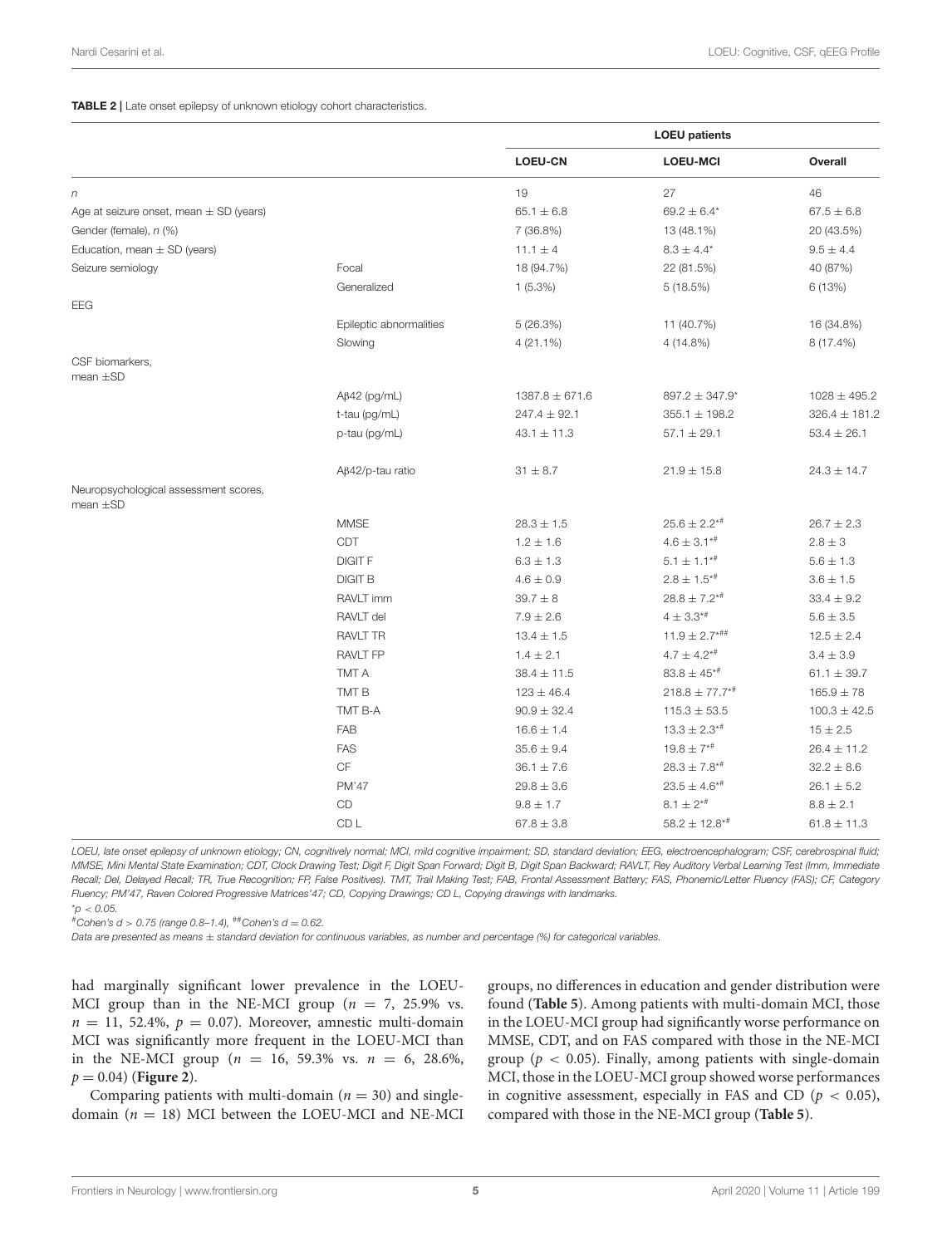<span id="page-5-0"></span>

| <b>TABLE 3</b>   Characteristics of patients with normal cognition depending on disease |  |  |  |
|-----------------------------------------------------------------------------------------|--|--|--|
| group.                                                                                  |  |  |  |

<span id="page-5-1"></span>**TABLE 4** | Characteristics of patients diagnosed with MCI at baseline  $(n = 48)$ , depending on disease group.

|                                                        |                         | <b>LOEU-CN</b>                        | CN               |
|--------------------------------------------------------|-------------------------|---------------------------------------|------------------|
| n                                                      |                         | 19                                    | 11               |
| Gender (female), n (%)                                 |                         | 7 (36.8%)                             | 4 (36.4%)        |
| Age at seizure onset, mean $\pm$ SD (years)            |                         | $65.1 \pm 6.8$                        | $65.7 \pm 7.7$   |
| Education, mean $\pm$ SD (years)                       |                         | $11.1 \pm 4$                          | $9.8 \pm 4$      |
| EEG abnormalities, n (%)                               |                         | 5(26.3%)                              | $0(0\%)^*$       |
| CSF biomarkers.<br>mean $\pm$ SD                       |                         |                                       |                  |
|                                                        | $A\beta$ 42 (pg/mL)     | $1387.8 \pm 671.6$ 1022.4 $\pm$ 196.3 |                  |
|                                                        | t-tau (pg/mL)           | $247.4 \pm 92.1$                      | $298.5 \pm 135$  |
|                                                        | p-tau (pg/mL)           | $43.1 \pm 11.3$                       | $49.7 \pm 20.1$  |
|                                                        | $A\beta$ 42/p-tau ratio | $31 \pm 8.7$                          | $24.9 \pm 13.1$  |
| Neuropsychological assessment scores,<br>mean $\pm$ SD |                         |                                       |                  |
|                                                        | <b>MMSE</b>             | $28.3 \pm 1.5$                        | $27.5 \pm 1.6$   |
|                                                        | <b>CDT</b>              | $1.2 \pm 1.6$                         | $1.1 \pm 1.9$    |
|                                                        | <b>DIGIT F</b>          | $6.3 \pm 1.3$                         | 6.1 $\pm$ 1.9    |
|                                                        | <b>DIGIT B</b>          | $4.6 \pm 0.9$                         | $4.7 \pm 1.5$    |
|                                                        | RAVLT imm               | $39.7 \pm 8$                          | $41.6 \pm 8$     |
|                                                        | RAVLT del               | $7.9 \pm 2.6$                         | $8.4 \pm 2.3$    |
|                                                        | <b>RAVLT FP</b>         | $1.4 \pm 2.1$                         | $1.1 \pm 1.2$    |
|                                                        | TMT A                   | $38.4 \pm 11.5$                       | $42.8 \pm 21$    |
|                                                        | TMT <sub>B</sub>        | $123 \pm 46.4$                        | $131.3 \pm 55.6$ |
|                                                        | TMT B-A                 | $90.9 \pm 32.4$                       | $90.8 \pm 52.9$  |
|                                                        | <b>FAB</b>              | $16.6 \pm 1.4$                        | $15.3 \pm 3.6$   |
|                                                        | <b>FAS</b>              | $35.6 \pm 9.4$                        | $41.4 \pm 13.1$  |
|                                                        | <b>CF</b>               | $36.1 \pm 7.6$                        | $41.3 \pm 10.3$  |
|                                                        | <b>PM'47</b>            | $29.8 \pm 3.6$                        | $30.8 \pm 3.4$   |
|                                                        | CD                      | $9.8 \pm 1.7$                         | $9.7 \pm 1.1$    |
|                                                        | CD <sub>L</sub>         | 67.8 $\pm$ 3.8                        | $67 \pm 2.1$     |

*LOEU, late onset epilepsy of unknown etiology; CN, cognitively normal; SD, standard deviation; EEG, electroencephalogram; CSF, cerebrospinal fluid; MMSE, Mini Mental State Examination; CDT, Clock Drawing Test; Digit F, Digit Span Forward; Digit B, Digit Span Backward; RAVLT, Rey Auditory Verbal Learning Test (Imm, Immediate Recall; Del, Delayed Recall; FP, False Positives). TMT, Trail Making Test; FAB, Frontal Assessment Battery; FAS, Phonemic/Letter Fluency (F,A,S); CF, Category Fluency; PM'47, Raven Colored Progressive Matrices'47; CD, Copying Drawings; CD L, Copying drawings with landmarks.*

\**p* < *0.05.*

*Categorical variables were compared with* χ *2 test.*

*Continuous variables were compared with t-test, with Bonferroni correction.*

### CSF Biomarkers Findings

Among CSF biomarkers, mean Aβ42/p-tau ratio was consistently lower in the NE-MCI group compared to LOEU and CN patients (14.4 vs. 24.3 and 24.9 respectively, p < 0.05) (**[Table 1](#page-3-0)**). Aβ42 was significantly lower in LOEU-MCI compared to LOEU-CN (897.2 pg/ml vs. 1387.8 pg/ml,  $p < 0.05$ ). In particular, all patients in the LOEU-CN group showed normal Aβ42 values, while nine (41%) in the LOEU-MCI group showed Aβ42 decrease ( $p < 0.05$ ) (**[Table 2](#page-4-0)**).

Comparing LOEU-MCI vs. the NE-MCI, despite no differences in mean CSF biomarkers levels ( $p > 0.05$ ), amyloid pathology  $(A+)$  was similar across groups, while tauopathy

|                                                        |                    | <b>LOEU-MCI</b>               | <b>NE-MCI</b>     |
|--------------------------------------------------------|--------------------|-------------------------------|-------------------|
| n                                                      |                    | 27                            | 21                |
| Gender (female), n (%)                                 |                    | 13 (48.1%)                    | 12 (57.1%)        |
| Age at seizure onset, mean $\pm$ SD (years)            |                    | $65.1 \pm 6.8$                | $65.7 \pm 7.7$    |
| Education, mean $\pm$ SD (years)                       |                    | $8.3 \pm 4.4$                 | $10.3 \pm 4.4$    |
| EEG abnormalities, $n$ (%)                             |                    | 11 (40.7%)                    | $0(0\%)^*$        |
| CSF biomarkers.<br>mean $\pm$ SD                       |                    |                               |                   |
|                                                        | $\beta$ 42 (pg/mL) | $897.2 \pm 347.9$             | $820 \pm 316.6$   |
|                                                        | t-tau (pg/mL)      | $355.1 \pm 198.2$             | $440.1 \pm 238.7$ |
|                                                        | p-tau (pg/mL)      | $57.1 \pm 29.1$               | $70.4 \pm 31.8$   |
|                                                        | Aβ42/p-tau ratio   | $21.9 \pm 15.8$               | $14.4 \pm 8.8$    |
| $AT(N)$ profile, $n$ (%)                               | A+                 | $9(40.9\%)$                   | 10 (47.6%)        |
|                                                        | $T+$               | 6 (27.3%)                     | 14 (66.7%)*       |
|                                                        | $A+$ /T-           | 4 (18.2%)                     | $1(4.8\%)$        |
|                                                        | $A+/T+$            | 5(22.7%)                      | 9(42.9%)          |
|                                                        | $A - T + /N +$     | $0(0\%)$                      | 3(14.3%)          |
| Neuropsychological assessment scores,<br>mean $\pm$ SD |                    |                               |                   |
|                                                        | <b>MMSE</b>        | $25.6 \pm 2.2$ * <sup>#</sup> | $27.6 \pm 1$      |
|                                                        | CDT                | $4.6 \pm 3.1***$              | $0.9 \pm 1.2$     |
|                                                        | <b>DIGIT F</b>     | $5.1 \pm 1.1$                 | $5.9 \pm 1.4$     |
|                                                        | <b>DIGIT B</b>     | $2.8 \pm 1.5$                 | $3.7 \pm 1.9$     |
|                                                        | RAVLT imm          | $28.8 \pm 7.2$                | $28.8 \pm 8.5$    |
|                                                        | RAVLT del          | $4 \pm 3.3$                   | $3.6 \pm 3.2$     |
|                                                        | <b>RAVLT TR</b>    | $11.9 \pm 2.7$                | $11.8 \pm 2.1$    |
|                                                        | <b>RAVLT FP</b>    | $4.7 \pm 4.2$                 | $5.6 \pm 4.6$     |
|                                                        | TMT A              | $83.8 \pm 45$                 | $64.2 \pm 30$     |
|                                                        | TMT B              | $218.8 \pm 77.7$              | $214 \pm 90.9$    |
|                                                        | TMT B-A            | $115.3 \pm 53.5$              | $111.9 + 66.1$    |
|                                                        | <b>FAS</b>         | $19.8 \pm 7**$                | $34.3 \pm 12.5$   |
|                                                        | CF                 | $28.3 \pm 7.8$                | $29.1 \pm 7.5$    |
|                                                        | PM'47              | $23.5 \pm 4.6$ *##            | $27.2 \pm 4.2$    |
|                                                        | CD                 | $8.1 \pm 2$                   | $9.2 \pm 1.8$     |
|                                                        | CD L               | $58.2 \pm 12.8$               | $64.3 \pm 4.8$    |

*LOEU, late onset epilepsy of unknown etiology; NE-MCI, non epileptic-mild cognitive impairment; SD, standard deviation; EEG, electroencephalogram; CSF, cerebrospinal fluid; MMSE, Mini Mental State Examination; CDT, Clock Drawing Test; Digit F, Digit Span Forward; Digit B, Digit Span Backward; RAVLT, Rey Auditory Verbal Learning Test (Imm, Immediate Recall; Del, Delayed Recall; TR, True Recognition; FP, False Positives). TMT, Trail Making Test; FAS, Phonemic/Letter Fluency (F,A,S); CF, Category Fluency; PM'47, Raven Colored Progressive Matrices'47; CD, Copying Drawings; CD L, Copying drawings with landmarks.*

\**p* < *0.05,* \*\**p* < *0.01.*

#*Cohen's d* > *1.0,* ##*Cohen's d* = *0.77.*

*Categorical variables were compared with* χ *2 test.*

*Continuous variables were compared with t-test, with Bonferroni correction.*

was strictly predominant in the latter (66.7% vs. 27.3%,  $p \ll$ 0.01) (**[Table 4](#page-5-1)**). An AD-like CSF profile (A+/T+) was found in 42.9% of NE-MCI patients vs. 22.7% of LOEU-MCI patients  $(p = 0.16)$ , and an A-/T+/N+ status was almost significantly restricted to NE-MCI patients (14.3% vs. 0% in LOEU-MCI, p = 0.06) (**[Table 4](#page-5-1)**). Comparing LOEU-MCI vs. NE-MCI among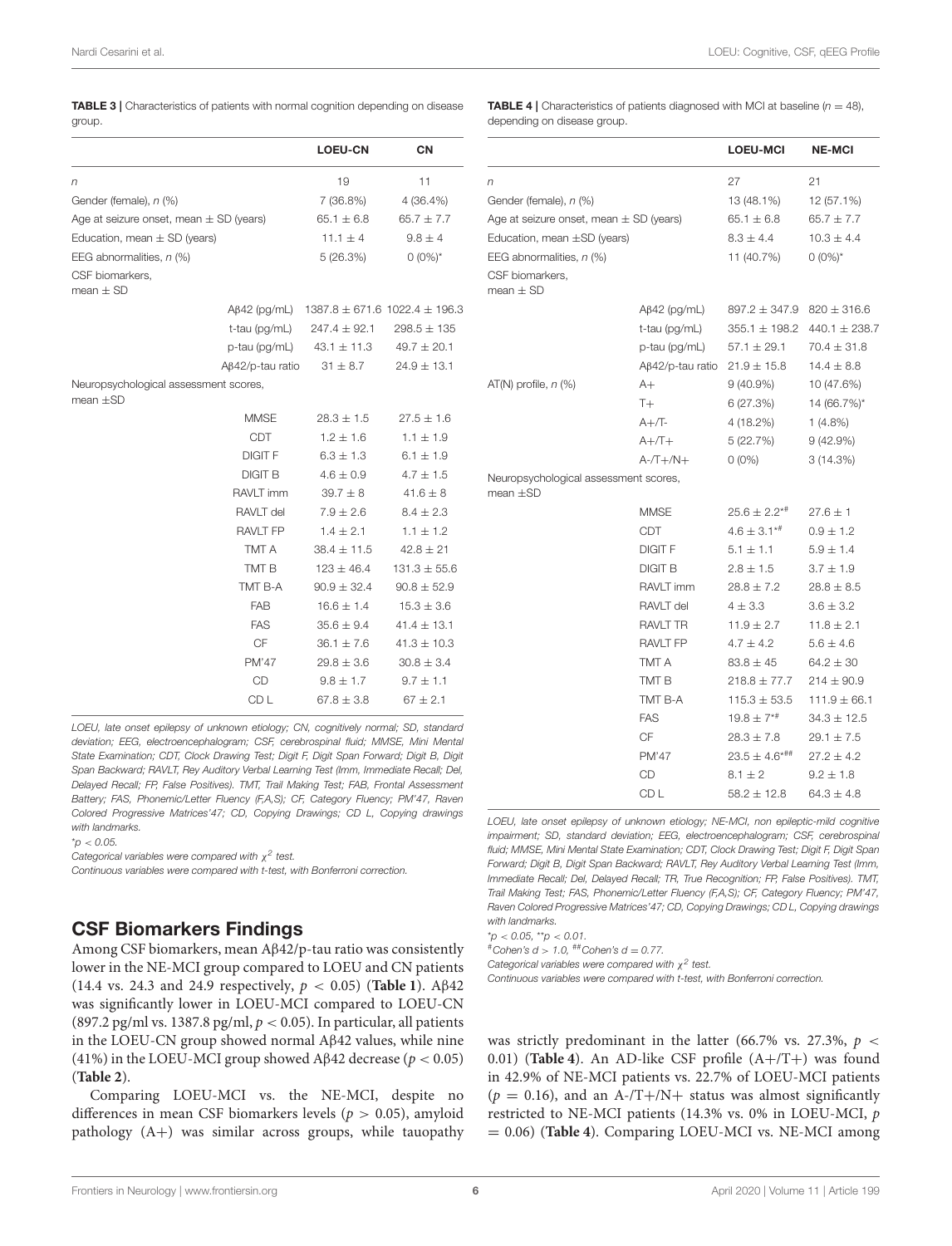



<span id="page-6-0"></span>multi-domain and single-domain MCI, no significant differences were found in mean CSF biomarkers. However, a higher occurrence of tauopathy among single-domain non-epileptic MCI emerged compared to LOEU-MCI (0% vs. 72.7%,  $p < 0.01$ ) (**[Table 5](#page-7-0)**).

### EEG Source Estimates

LOEU-MCI, NE-MCI, and CN groups showed similar age, gender, education, and CSF biomarkers. Estimates of rsEEG sources revealed significant differences in frequency and topographic features among those groups (ANOVA  $p \le$ 0.001). Compared to CN and NE-MCI, LOEU-MCI exhibited a significant increase in activation in frontal and temporal delta sources ( $p < 0.05$ ). Moreover, the LOEU-MCI group also showed a significant decrease in the activation in occipital alpha 2 as well as parietal and occipital alpha 1 sources compared with both CN and NE-MCI groups ( $p < 0.05$ ). NE-MCI had increased delta sources in frontal and temporal regions compared to CN ( $p <$ 0.05), and higher alpha 2 in occipital regions (**[Figure 3](#page-8-0)**). These results were confirmed by the lack of outliers as revealed by the Grubb's test.

# **DISCUSSION**

Despite the higher risk of developing cognitive impairment and dementia in subjects with epilepsy, we still lack data on cognitive performance and tools to stratify the risk of decline in



<span id="page-6-1"></span>LOEU [\(4,](#page-9-3) [14,](#page-9-9) [15,](#page-9-11) [17,](#page-9-12) [35\)](#page-10-2). In this observational, cross-sectional comparative study, we delineated cognitive performance, CSF AD biomarkers profile, and resting-state EEG cortical rhythms in patients with LOEU, comparing them to non-epileptic controls, including NE-MCI and CN subjects. Our results highlight that MCI status is relatively frequent in LOEU patients, namely 59% of cases in our consecutive series. Compared with LOEU patients without cognitive deficits, those with LOEU-MCI suffers from amyloidosis as revealed by the β-amyloid decrease in the CSF. Compared with the MCI patients without epilepsy, LOEU-MCI shows prominent abnormalities in multiple cognitive domains as well as delta and alpha sources of EEG rhythms related to quiet vigilance. Therefore, a role for β-amyloid can be hypothesized, driving both epileptogenesis and cognitive decline [\(14,](#page-9-9) [15,](#page-9-11) [17,](#page-9-12) [36\)](#page-10-3).

In this study, MCI emerged in 59% of LOEU patients at the time of epilepsy diagnosis. Our finding is in line with a previously reported observational study, which, using Epitrack, detected cognitive impairment in up to 58% of LOE [\(16\)](#page-9-10). However, that study lacked a control group, and only used Epitrack to assess cognitive function, with consequent limitations on domain-specific ascertainment. Therefore, our study, with strict enrollment criteria, multiple comparisons with control groups, and standardized and comprehensive neuropsychological assessment, adds to previous literature, suggesting that cognitive impairment already happens at epilepsy diagnosis, with deficits not restricted to executive functions. Our finding, emerging from consecutive enrollment of thoroughly characterized LOEU patients, confirms a relatively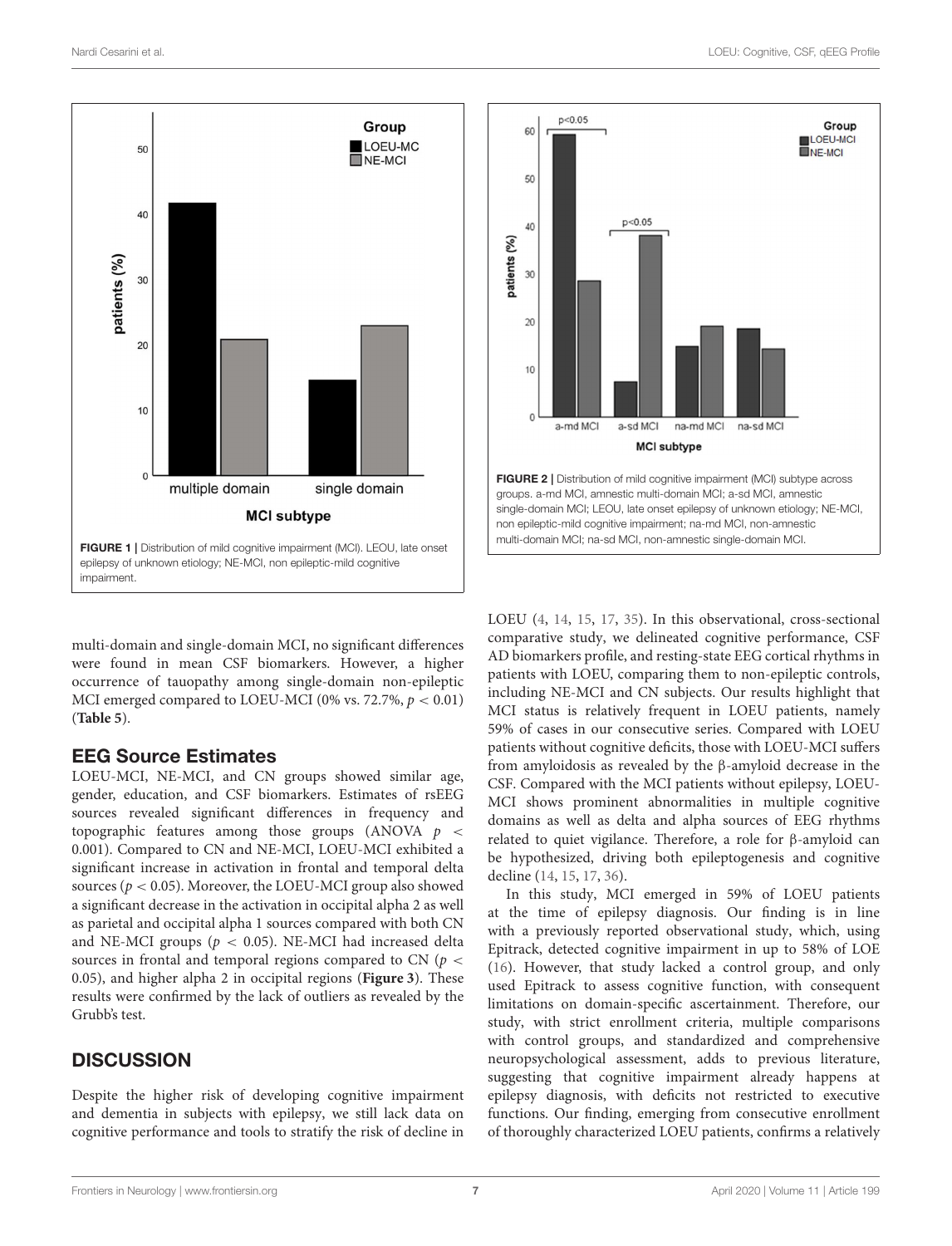#### <span id="page-7-0"></span>TABLE 5 | CSF and neuropsychological test scores in patients with baseline MCI in the LOEU-MCI and NE-MCI.

|                                                        |                         | <b>MCI</b>                    |                   |                      |                   |
|--------------------------------------------------------|-------------------------|-------------------------------|-------------------|----------------------|-------------------|
|                                                        |                         | <b>Multiple Domain</b>        |                   | <b>Single Domain</b> |                   |
|                                                        |                         | <b>LOEU-MCI</b>               | <b>NE-MCI</b>     | <b>LOEU-MCI</b>      | <b>NE-MCI</b>     |
| n                                                      |                         | 20                            | 10                | $\overline{7}$       | 11                |
| Gender (female), n (%)                                 |                         | 11 (55%)                      | 7 (70%)           | 2(28.6%)             | 5 (45.5%)         |
| Age at seizure onset, mean ±SD (years)                 |                         | $71.2 \pm 5.4$                | $71.8 \pm 5.9$    | $64.7 \pm 6.8$       | $65.4 \pm 7.6$    |
| Education, mean ±SD (years)                            |                         | $7.8 \pm 4.4$                 | $7.5 \pm 3.2$     | $9.9 \pm 4.6$        | $12.9 \pm 3.8$    |
| CSF biomarkers, mean $\pm$ SD                          |                         |                               |                   |                      |                   |
|                                                        | $A\beta$ 42             | $844.7 \pm 341.8$             | $780.1 \pm 314.3$ | $1,037.3 \pm 354.0$  | $856.4 \pm 329.4$ |
|                                                        | t-tau                   | $382.7 \pm 223.9$             | $433.2 \pm 292.0$ | $281.5 \pm 74.3$     | 446.5 ± 192.7     |
|                                                        | p-tau                   | $60.6 \pm 33.3$               | $68.2 \pm 37.5$   | $47.9 \pm 9.2$       | $72.4 \pm 27.3$   |
|                                                        | $A\beta42$ /p-tau ratio | $21.5 \pm 17.7$               | $15.0 \pm 10.2$   | $23.0 \pm 10.5$      | $13.9 \pm 7.7$    |
| AT(N) profile, $n$ (%)                                 |                         |                               |                   |                      |                   |
|                                                        | $A+$                    | 8 (50.0%)                     | $5(50.0\%)$       | 1(16.7%)             | 5 (45.5%)         |
|                                                        | $T+$                    | 6(37.5%)                      | $6(60.0\%)$       | $0 (0\%)^A$          | 8 (72.7%)         |
|                                                        | $A+$ /T-                | 3(18.8%)                      | $O(0\%)$          | 1 (16.7%)            | $1(9.1\%)$        |
|                                                        | $A+/T+$                 | 5(31.3%)                      | $5(50.0\%)$       | $0(0\%)$             | 4 (36.4%)         |
|                                                        | $A - T + /N +$          | $0(0\%)$                      | $1(10\%)$         | $0(0\%)$             | 2 (18.2%)         |
| Neuropsychological assessment scores,<br>mean $\pm$ SD |                         |                               |                   |                      |                   |
|                                                        | <b>MMSE</b>             | $25.2 \pm 2.1^{A#}$           | $27.2 \pm 0.6$    | $26.7 \pm 1.9$       | $27.9 \pm 1.1$    |
|                                                        | CDT                     | $5.0 \pm 3.1^{A#}$            | $1.3 \pm 1.6$     | $2.5 \pm 3.5$        | $0.6 \pm 0.5$     |
|                                                        | <b>DIGIT F</b>          | $4.9 \pm 1.0$                 | $5.5 \pm 1.6$     | $5.8 \pm 1.3$        | $6.3 \pm 1.1$     |
|                                                        | <b>DIGIT B</b>          | $2.4 \pm 1.4$                 | $2.9 \pm 1.7$     | $4.0 \pm .8$         | $4.6 \pm 1.9$     |
|                                                        | RAVLT imm               | $26.7 \pm 5.3$                | $29.9 \pm 10.4$   | $34.4 \pm 9.0$       | $27.8 \pm 6.8$    |
|                                                        | RAVLT del               | $3.3 \pm 3.1$                 | $4.1 \pm 3.7$     | $5.9 \pm 3.0$        | $3.2 \pm 2.8$     |
|                                                        | <b>RAVLT TR</b>         | $11.6 \pm 2.8$                | $13.0 \pm 1.4$    | $12.9 \pm 2.2$       | $11.4 \pm 2.2$    |
|                                                        | <b>RAVLT FP</b>         | $5.2 \pm 4.4$                 | $7.0 \pm 4.2$     | $3.4 \pm 3.5$        | $5.1 \pm 4.9$     |
|                                                        | TMT A                   | $92.5 \pm 47.9$               | $75.4 \pm 32.0$   | $57.5 \pm 22.8$      | $51.6 \pm 23.3$   |
|                                                        | TMT <sub>B</sub>        | $238.1 \pm 52.1$              | $275.4 \pm 49.1$  | $154.3 \pm 126.2$    | $152.6 \pm 81.7$  |
|                                                        | TMT B-A                 | $133.3 \pm 42.9$              | $171.7 \pm 63.8$  | $43.5 \pm 2.1$       | $86.3 \pm 51.4$   |
|                                                        | <b>FAS</b>              | $19.1 \pm 6.7$ <sup>A##</sup> | $28.9 \pm 8.7$    | $21.6 \pm 8.1^{A}$   | $39.3 \pm 13.6$   |
|                                                        | CF                      | $27.0 \pm 8.1$                | $25.6 \pm 6.6$    | $31.6 \pm 6.6$       | $33.4 \pm 6.5$    |
|                                                        | PM'47                   | $22.2 \pm 3.6$                | $25.3 \pm 3.8$    | $26.3 \pm 5.5$       | $29.1 \pm 3.8$    |
|                                                        | CD                      | $7.9 \pm 2.3$                 | $8.1 \pm 1.6$     | $8.6 \pm 1.1^{a\#}$  | $10.3 \pm 1.2$    |
|                                                        | CD-L                    | $55.6 \pm 13.8$               | $61.5 \pm 4.2$    | $65.8 \pm 3.9$       | $67.4 \pm 3.3$    |
|                                                        |                         |                               |                   |                      |                   |

*LOEU, late onset epilepsy of unknown etiology; NE-MCI, non epileptic-mild cognitive impairment; SD, standard deviation; EEG, electroencephalogram; CSF, cerebrospinal fluid; MMSE, Mini Mental State Examination; CDT, Clock Drawing Test; Digit F, Digit Span Forward; Digit B, Digit Span Backward; RAVLT, Rey Auditory Verbal Learning Test (Imm, Immediate Recall; Del, Delayed Recall; TR, True Recognition; FP, False Positives). TMT, Trail Making Test; FAS, Phonemic/Letter Fluency (F,A,S); CF, Category Fluency; PM'47, Raven Colored Progressive Matrices'47; CD, Copying Drawings; CD L, Copying drawings with landmarks.*

*Results are based on two-sided tests. Pairs (LOEU vs. non-epileptic MCI) in each group (single or multiple domain) are compared. Tests are adjusted for all pairwise comparisons using the Bonferroni correction. a* < *0.05, A* < *0.01.*

#*Cohen's d* > *1.0,* ##*Cohen's d* = *0.76.*

high prevalence of cognitive impairment in adult patients with epilepsy, who are therefore to be considered as a population at very high risk of cognitive decline, and so these patients need to be thoroughly screened [\(10–](#page-9-7)[13\)](#page-9-8). Moreover, LOEU-MCI patients seem to have a peculiar pattern of cognitive impairment, with multi-domain MCI being three times more frequent compared to NE-MCI. Indeed, LOEU-MCI is associated with worse cognitive performance on measures of global cognition, visuospatial abilities, and executive functions compared to NE-MCI. These findings, that have emerged despite the small sample size, are strengthened by the marginal role attributable to the antiepileptic treatment initiated, and point to plausible direct influence of epilepsy on cognitive functioning. To the latter extent, our results also suggest that an underlying process might drive both epileptogenesis and cognitive impairment [\(14\)](#page-9-9). Indeed, CSF biomarkers profiling highlights an increased prevalence of βamyloid pathology among patients with LOEU-MCI compared to LOEU-CN. Such data, together with the similar prevalence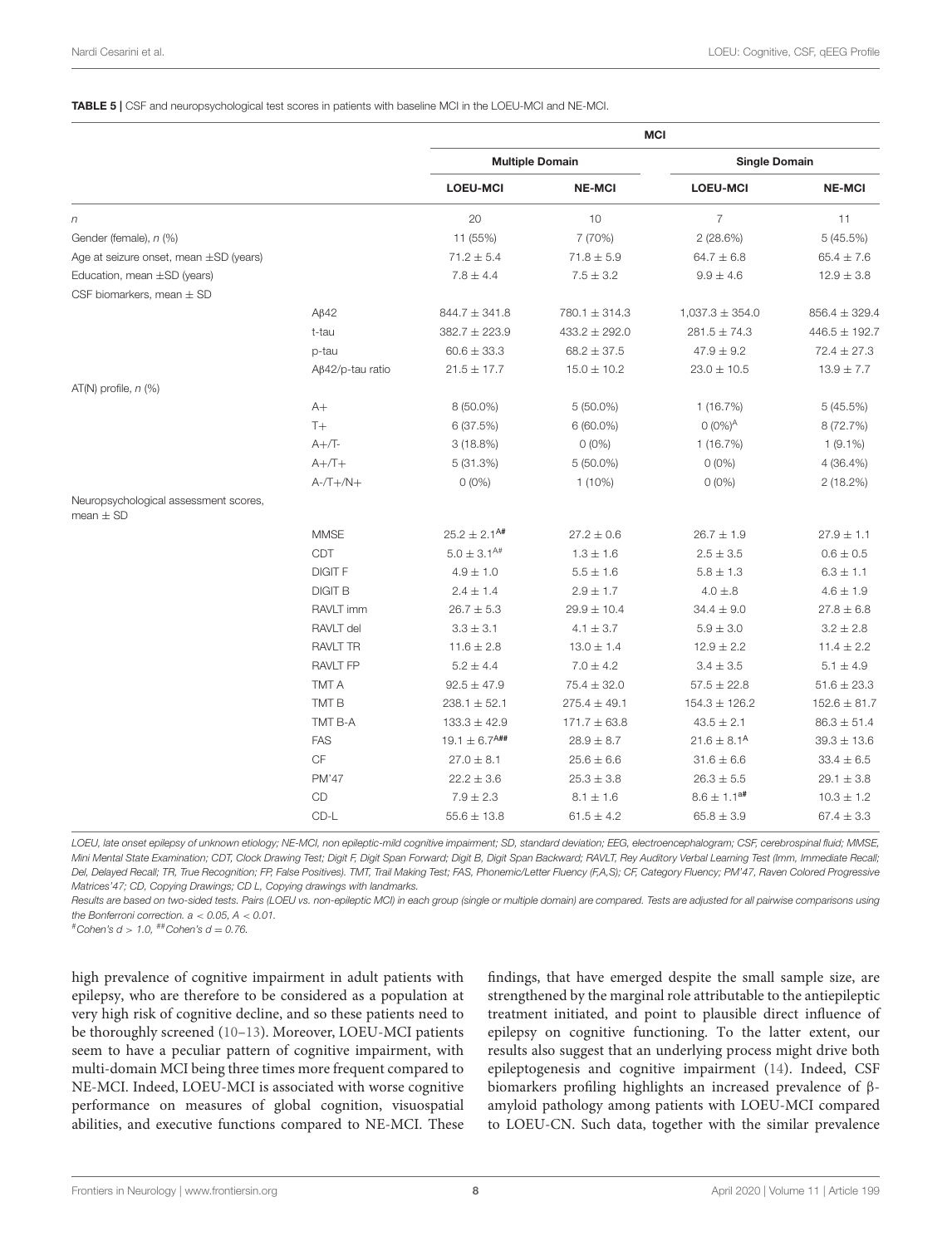

<span id="page-8-0"></span>with late onset epilepsy and mild cognitive impairment; NE-MCI, non epileptic-mild cognitive impairment. Official exact low-resolution brain electromagnetic tomography (eLORETA) freeware was used to estimate resting-state (rs)-EEG normalized cortical sources delta, theta, alpha 1, alpha 2, alpha 3, beta 1, beta 2, gamma. Mean values (± standard error, SE) of eLORETA cortical source activity of resting state eyes-closed EEG rhythms for (i) Group (CN, NE-MCI, LOEU-MCI), (ii) Band (delta, theta, alpha1, alpha2, alpha3, beta1, beta2 and gamma), and (iii) ROI (central frontal, parietal, occipital, temporal, limbic). Compared to the non-epileptic MCI group, LOEU with MCI group is characterized by an amplitude increase of frontal and temporal delta sources (*p* < 0.05) and an amplitude decrease of occipital alpha 2 sources, parietal and occipital alpha 1 sources (*p* < 0.05).

of tau pathology, suggests that β-amyloid might represent a common ground on which epileptogenesis, and cognitive decline develop, plausibly, hand in hand. Such hypothesis is also supported by comparing the A/T/(N) CSF profile between LOEU-MCI and NE-MCI. Indeed, while amyloid pathology and the AD-like CSF profile  $(A+/T+)$  were similar across groups, non-AD pathologic changes were infrequent in LOEU-MCI, denoting a possible divergence between the mechanisms leading to MCI across groups; on the epileptic side, amyloid pathology might drive epileptogenesis and cognitive impairment, while on the other side, other non-amyloid related processes may contribute to MCI status. Such findings are in line with our previous reports of an increased burden of β-amyloid pathology in patients with LOEU [\(14,](#page-9-9) [15,](#page-9-11) [17\)](#page-9-12), and call for a need of further collaborative studies, with large samples and a standardized CSF biomarker assessment (including Aβ42/Aβ40 ratio) to explore the intertwining of LOEU and dementia.

Finally, the findings of the present rsEEG study opened a window on the neurophysiological underpinning of the regulation of quiet vigilance in LOEU-MCI patients. Here we report that parietal and occipital sources of alpha (8– 12 Hz) rhythms were less active in the LOEU-MCI than the NE-MCI and CN groups and the opposite was true for frontal and temporal cortical delta sources. Abnormality in the alpha source connectivity has been documented in AD, even at the stage of MCI, with decreasing posterior alpha peak amplitude associated with worsening cognitive

functioning at follow-up [\(37\)](#page-10-4). Therefore, results from rsEEG in our study suggest that LOEU-MCI already present a surrogate marker for worsening cognitive function, possibly reflecting cholinergic impairment in prodromal state of cognitive decline [\(38\)](#page-10-5). Indeed, it can be speculated that these findings might echo the effects of Alzheimer's neuropathology on the synchronization of cortical neurons targeted by thalamocortical and basal forebrain-hippocampus-cortical circuits, underpinning the neurophysiological control of human brain arousal [\(39,](#page-10-6) [40\)](#page-10-7). Since delta and alpha sources of rsEEG rhythms were found to be abnormal in AD patients in relation to CSF biomarkers and structural abnormalities [\(33,](#page-10-8) [38,](#page-10-5) [41–](#page-10-9)[44\)](#page-10-10), rsEEG might represent a tool for the early stratification of the risk of cognitive decline among epileptic patients, to be tested in future studies.

### Limitations and Strengths of the Study

First, despite the fact that consecutive enrollment was pursued, selection bias could have occurred, since all enrolling centers are tertiary centers for referral. However, given the consistent sample of LOEU patients reported, our cohort is indeed likely to grossly represent the general population suffering from LOEU. At the same time, the limited sample allowed us to provide extensive and standardized neuropsychological screening, in a no-funding environment. Second, our study lacks longitudinal follow-up. However, the aim of this study was clearly cross-sectional, with profiling of LOEU patients at diagnosis. Longitudinal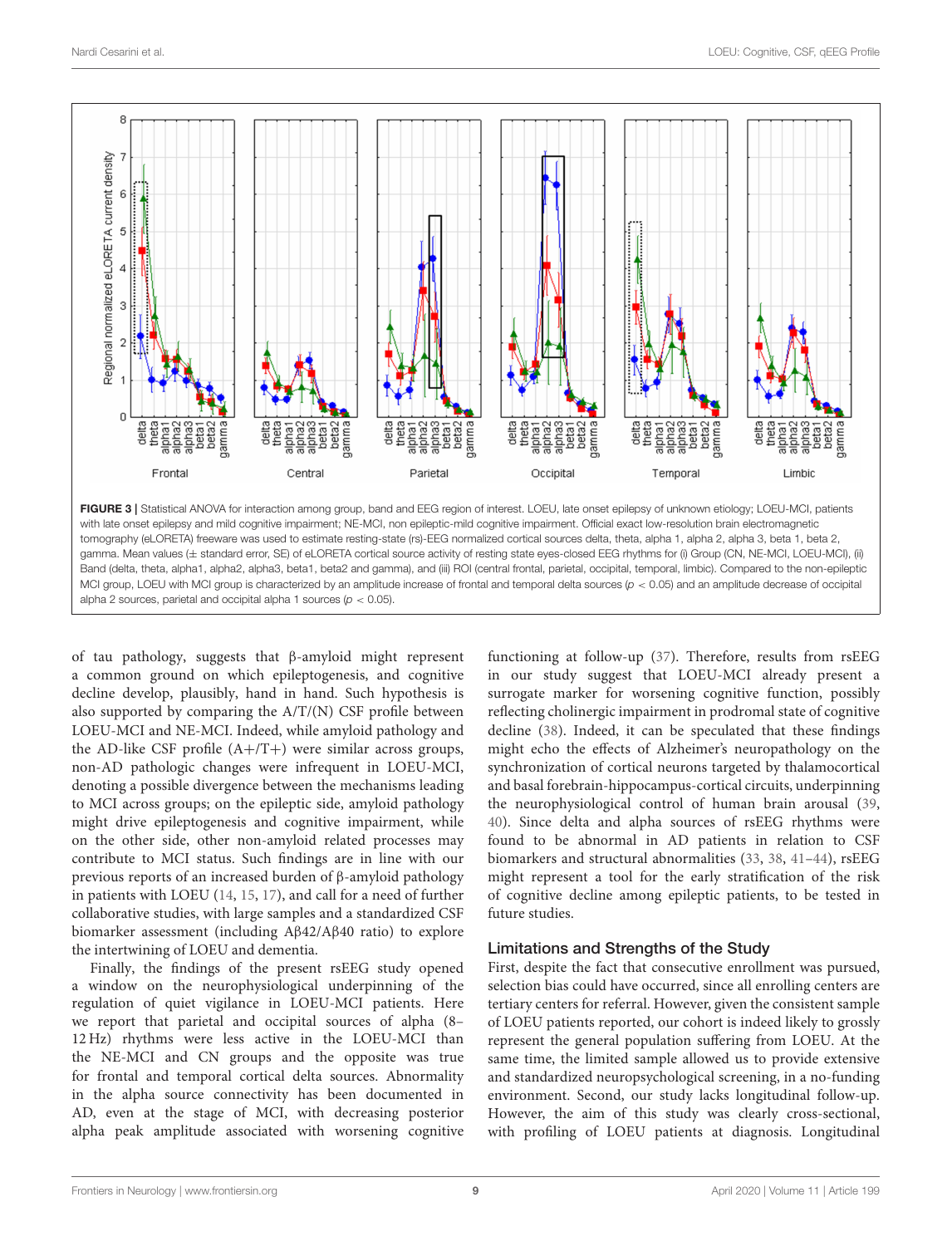prospective studies are needed to finally define the strength of our preliminary findings. A further limitation of the study is the possible adverse effects of antiseizure medications on cognitive function [\(36\)](#page-10-3). However, no major concern directly related to antiseizure medications arose, and all testing happened before/at antiseizure medication initiation, further supporting the reliability of our results.

In summary, our study highlights that MCI status is relatively frequent in LOEU patients, involves multiple cognitive domains, and might be driven, at least in part, by amyloid pathology. LOEU-MCI status is associated with abnormalities in cortical sources of EEG rhythms known to correlate with cognitive worsening and might therefore represent a useful tool to consider to predict the risk of dementia, together with CSF biomarkers profile. Future prospective, longitudinal, and multicenter studies in a larger cohort of consecutive LEOU patients with and without MCI status will have to cross-validate these findings and test the value of the above CSF and EEG variables in the prediction of their cognitive decline and functional capacity over time.

# DATA AVAILABILITY STATEMENT

The datasets generated for this study are available on request to the corresponding author.

# **REFERENCES**

- <span id="page-9-0"></span>1. Ngugi AK, Bottomley C, Kleinschmidt I, Sander JW, Newton CR. Estimation of the burden of active and life-time epilepsy: a metaanalytic approach. Epilepsia. (2010) 51:883–90. doi: [10.1111/j.1528-1167.2009.02481.x](https://doi.org/10.1111/j.1528-1167.2009.02481.x)
- <span id="page-9-1"></span>2. Hauser WA, Annegers JF, Kurland LT. Incidence of epilepsy and unprovoked seizures in Rochester, Minnesota: 1935e1984. Epilepsia. (1993) 34:453–8. doi: [10.1111/j.1528-1157.1993.tb02586.x](https://doi.org/10.1111/j.1528-1157.1993.tb02586.x)
- <span id="page-9-2"></span>3. Hussain SA, Haut SR, Lipton RB, Derby C, Markowitz SY, Shinnar S. Incidence of epilepsy in a racially diverse, community-dwelling, elderly cohort: results from the Einstein aging study. Epilepsy Res. (2006) 71:195–205. doi: [10.1016/j.eplepsyres.2006.06.018](https://doi.org/10.1016/j.eplepsyres.2006.06.018)
- <span id="page-9-3"></span>4. Sen A, Capelli V, Husain M. Cognition and dementia in older patients with epilepsy. Brain. (2018) 141:1592–608. doi: [10.1093/brain/awy022](https://doi.org/10.1093/brain/awy022)
- <span id="page-9-4"></span>5. Brodie MJ, Elder AT, Kwan P. Epilepsy in later life. Lancet Neurol. (2009) 8:1019–30. doi: [10.1016/S1474-4422\(09\)70240-6](https://doi.org/10.1016/S1474-4422(09)70240-6)
- <span id="page-9-5"></span>6. Vossel KA, Tartaglia MC, Nygaard HB, Zeman AZ, Miller BL. Epileptic activity in Alzheimer's disease: causes and clinical relevance. Lancet Neurol. (2017) 16:311–22. doi: [10.1016/S1474-4422\(17\)30044-3](https://doi.org/10.1016/S1474-4422(17)30044-3)
- 7. Lozsadi DA, Larner AJ. Prevalence and causes of seizures at the time of diagnosis of probable Alzheimer's disease. Dement Geriatr Cogn Disord. (2006) 22:121–4. doi: [10.1159/000093664](https://doi.org/10.1159/000093664)
- 8. DiFrancesco JC, Tremolizzo L, Polonia V, Giussani G, Bianchi E, Franchi C, et al. Adult-onset epilepsy in presymptomatic alzheimer's disease: a retrospective study. J Alzheimers Dis. (2017) 60:1267–74. doi: [10.3233/JAD-170392](https://doi.org/10.3233/JAD-170392)
- <span id="page-9-6"></span>9. Cretin B, Sellal F, Philippi N, Bousiges O, Di Bitonto L, Martin-Hunyadi C, et al. Epileptic prodromal Alzheimer's disease, a retrospective study of 13 new cases: Expanding the spectrum of Alzheimer's disease to an epileptic variant? J Alzheimers Dis. (2016) 52:1125–33. doi: [10.3233/JAD-150096](https://doi.org/10.3233/JAD-150096)
- <span id="page-9-7"></span>10. Martin RC, Griffith HR, Faught E, Gilliam F, Mackey M, Vogtle L. Cognitive functioning in community dwelling older adults with chronic partial epilepsy. Epilepsia. (2005) 46:298–303. doi: [10.1111/j.0013-9580.2005.02104.x](https://doi.org/10.1111/j.0013-9580.2005.02104.x)
- 11. Griffith HR, Martin RC, Bambara JK, Marson DC, Faught E. Older adults with epilepsy demonstrate cognitive impairments compared with patients

# ETHICS STATEMENT

All patients gave written informed consent and that ethical approval was granted by our Ethical Board (WP5 P001; N 2049/12).

# **DISCLOSURE**

LP served as Member of Advisory Boards for Fujirebio, IBL, Roche and Merck. The other authors have no conflict to declare.

# AUTHOR CONTRIBUTIONS

EN and NS conceived the study idea and collected data. LF supervised drafting, data acquisition, and revised the manuscript. MR participated in data cleaning, statistical analysis, interpretation, and drafting of results. JD, FD, VI, and LT collected data. GN, RL, MP, and CD performed the EEG data analysis for the eLORETA source estimation, the statistical comparisons of the EEG source estimates, and the preparation of the related iconography and main text. CC and CB contributed to the study design and the production of the main text of the manuscript. JD and LP revised the manuscript.

with amnestic mild cognitive impairment. Epilepsy Behav. (2006) 8:161–8. doi: [10.1016/j.yebeh.2005.09.004](https://doi.org/10.1016/j.yebeh.2005.09.004)

- 12. Piazzini A, Canevini MP, Turner K, Chifari R, Canger R. Elderly people and epilepsy: cognitive function. Epilepsia. (2006) 47:82–4. doi: [10.1111/j.1528-1167.2006.00884.x](https://doi.org/10.1111/j.1528-1167.2006.00884.x)
- <span id="page-9-8"></span>13. Miller LA, Galioto R, Tremont G, Davis J, Bryant K, Roth J, et al. Cognitive impairment in older adults with epilepsy: characterization and risk factor analysis. Epilepsy Behav. (2016) 56:113–17. doi: [10.1016/j.yebeh.2016.01.011](https://doi.org/10.1016/j.yebeh.2016.01.011)
- <span id="page-9-9"></span>14. Costa C, Romoli M, Calabresi P. Late onset epilepsy and Alzheimer's disease: exploring the dual pathogenic role of amyloid-β. Brain. (2018) 53:467–72. doi: [10.1093/brain/awy162](https://doi.org/10.1093/brain/awy162)
- <span id="page-9-11"></span>15. Costa C, Romoli M, Liguori C, Farotti L, Eusebi P, Bedetti C, et al. Alzheimer's disease and late-onset epilepsy of unknown origin: two faces of beta amyloid pathology. Neurobiol Aging. (2019) 73:61–7. doi: [10.1016/j.neurobiolaging.2018.09.006](https://doi.org/10.1016/j.neurobiolaging.2018.09.006)
- <span id="page-9-10"></span>16. Witt JA, Werhahn KJ, Krämer G, Ruckes C, Trinka E, Helmstaedter C. Cognitive-behavioral screening in elderly patients with new-onset epilepsy before treatment. Acta Neurol Scand. (2014) 130:172–7. doi: [10.1111/ane.12260](https://doi.org/10.1111/ane.12260)
- <span id="page-9-12"></span>17. Costa C, Parnetti L, D'Amelio M, Tozzi A, Tantucci M, Romigi A, et al. Epilepsy, amyloid-β, and D1 dopamine receptors: a possible pathogenetic link? Neurobiol Aging. (2016) 48:161–71. doi: [10.1016/j.neurobiolaging.2016.08.025](https://doi.org/10.1016/j.neurobiolaging.2016.08.025)
- <span id="page-9-13"></span>18. Scheffer IE, Berkovic S, Capovilla G, Connolly MB, French J, Guilhoto L, et al. ILAE classification of the epilepsies: position paper of the ILAE commission for classification and terminology. Epilepsia. (2017) 58:512–21. doi: [10.1111/epi.13709](https://doi.org/10.1111/epi.13709)
- <span id="page-9-14"></span>19. Measso G, Cavarzeran F, Zappalà G, Lebowitz BD, Crook TH, Pirozzolo FJ, et al. The mini-mental state examination: normative study of an Italian random sample. Dev Neuropsychol. (1993) 9:77–95. doi: [10.1080/87565649109540545](https://doi.org/10.1080/87565649109540545)
- <span id="page-9-15"></span>20. Carlesimo GA, Caltagirone C, Gainotti G. The mental deterioration battery: normative data, diagnostic reliability and qualitative analyses of cognitive impairment. The group for the standardization of the mental deterioration battery. Eur Neurol. (1996) 36:378–84. doi: [10.1159/000117297](https://doi.org/10.1159/000117297)